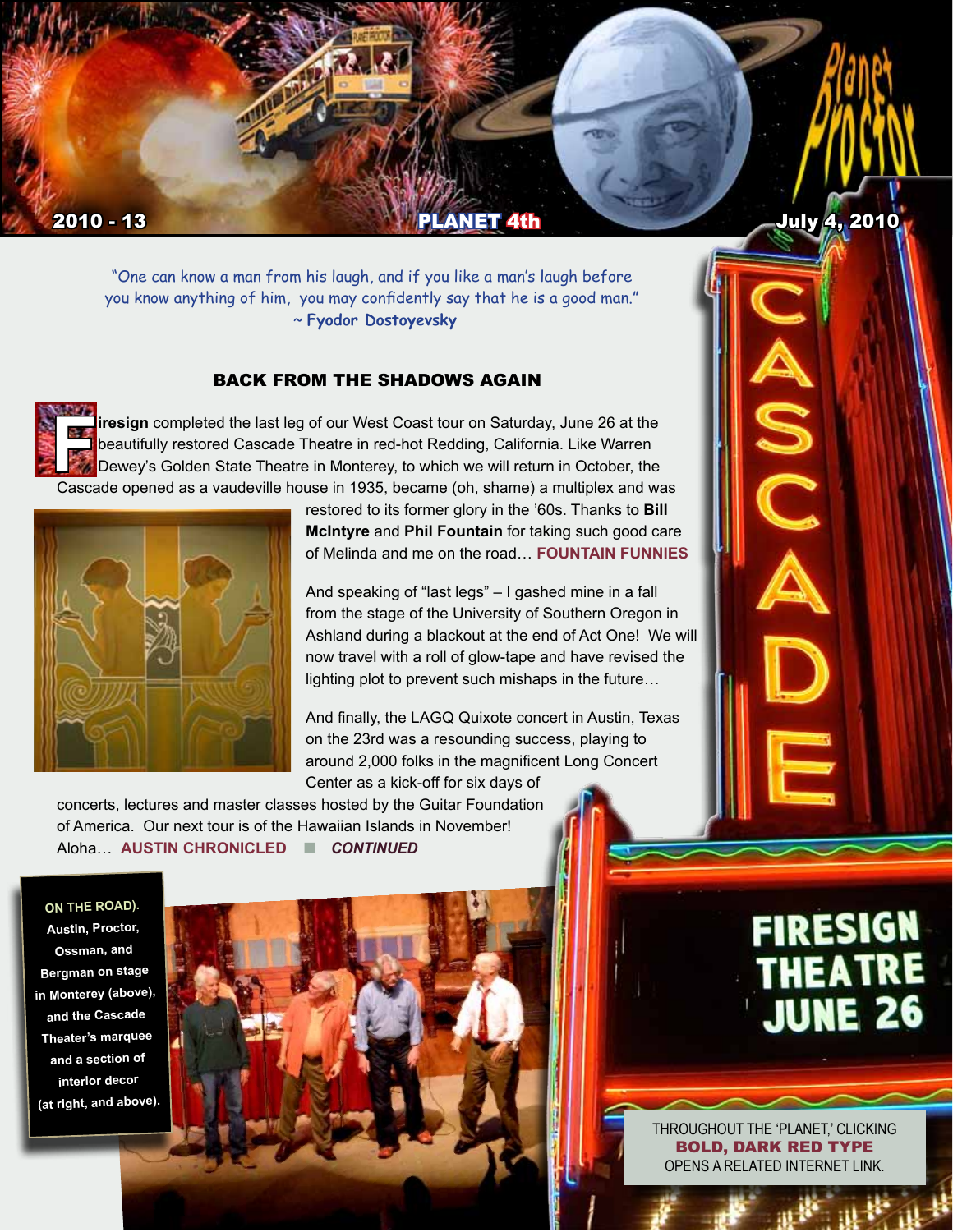"Hippopotomonstrosesquippedaliophobia" is the fear of long words. ~ **Phil's Phunny Phact**

## THE BLUES BY BILLY COLLINS

*(In response to How to Sing the Blues, last orbit)*

*Much of what is said here must be said twice, a reminder that no one takes an immediate interest in the pain of others.*

*Nobody will listen, it would seem, if you simply admit your baby left you early this morning she didn't even stop to say good-bye.*

*But if you sing it again with the help of the band which will now lift you to a higher, more ardent and beseeching key,*

*people will not only listen; they will shift to the sympathetic edges of their chairs, moved to such acute anticipation*

*by that chord and the delay that follows, they will not be able to sleep unless you release with one finger a scream from the throat of your guitar*

*and turn your head back to the microphone to let them know you're a hard-hearted man but that woman's sure going to make you cry.*

"There's no money in poetry, but then there's no poetry in money, either." ~ **Robert Graves** 

#### ASK DR. LAURA?

On her radio show, **Dr Laura Schlesinger**, an observant Orthodox Jew, asserted that "homosexuality is an abomination according to Leviticus 18:22 and cannot be condoned under any circumstance." That elicited the following response is an open letter posted on the Internet.

Dear Dr. Laura: Thank you for doing so much to educate people regarding God's Law. I have learned a great deal from your show, and try to share that knowledge with as many people as I can. When someone tries to defend the homosexual lifestyle, for example, I simply remind them that Leviticus 18:22 clearly states it to be an abomination -- End of debate. I do need some advice from you, however, regarding some other elements of God's Laws and how to follow them.

**1.** Leviticus 25:44 states that I may possess slaves, both male and female, provided they are purchased from neighboring nations. A friend of mine claims that this applies to Mexicans, but not Canadians. Can you clarify? Why can't I own Canadians?

**2.** I would like to sell my daughter into slavery, as sanctioned in Exodus 21:7. In this day and age, what do you think would be a fair price for her?

> **3.** I know that I am allowed no contact with a woman while she is in her period of Menstrual uncleanliness - Lev.15: 19-24. The problem is how do I tell? I have tried asking, but most women take offense.

> > **4.** When I burn a bull on the altar as a sacrifice, I know it creates a pleasing odor for the Lord - Lev.1:9. The problem is my neighbors. They claim the odor is not pleasing to them. Should I smite them?

**5.** I have a neighbor who insists on working on the Sabbath. Exodus 35:2 clearly states he should be put to death. Am I morally obligated to kill him myself, or should I ask the police to do it?

**6.** A friend of mine feels that even though eating shellfish is an abomination, Lev. 11:10, it is a

**N** CONTINUED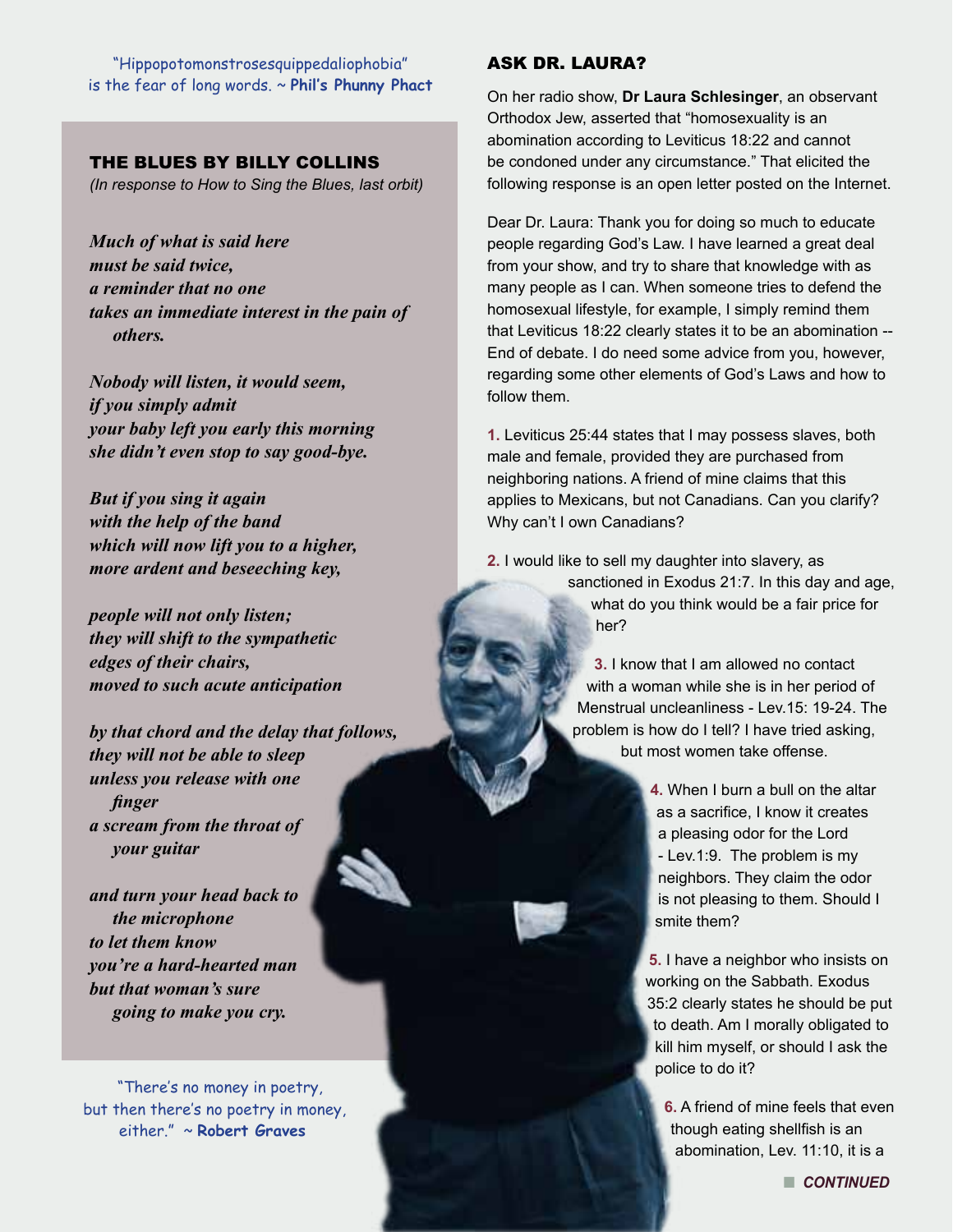lesser abomination than homosexuality. I don't agree. Can you settle this? Are there 'degrees' of abomination?

**7.** Lev. 21:20 states that I may not approach the altar of God if I have a defect in my sight. I have to admit that I wear reading glasses. Does my vision have to be 20/20, or is there some wiggle-room here?

**8.** Most of my male friends get their hair trimmed, including the hair around their temples, even though this is expressly forbidden by Lev. 19:27. How should they die?

**9.** I know from Lev. 11:6-8 that touching the skin of a dead pig makes me unclean, but may I still play football if I wear gloves?

**10.** My uncle has a farm. He violates Lev.19:19 by planting two different crops in the same field, as does his wife by wearing garments made of two different kinds of thread (cotton/polyester blend). He also tends to curse and blaspheme a lot. Is it really necessary that we go to all the trouble of getting the whole town together to stone them? (Lev.24:10-12) Couldn't we just burn them to death at a

20:14)

private family affair, like we do with people who sleep  $\mathbb{R}$  with their in-laws? (Lev.

I know you have studied these things extensively and thus enjoy considerable expertise in such matters, so I'm confident you can help. Thank you again for reminding us that God's word is eternal and unchanging. Your adoring fan,

**James M. Kauffman**, Professor Emeritus, Dept. Of Curriculum, Instruction, and Special Education, University of Virginia

(It would be a damn shame if we couldn't own a Canadian…)

> "No good story is quite true." ~ **Leslie Stephen**

#### GET REAL

A young boy went up to his father and asked him, "Dad, what is the difference between potentially and realistically?"

The father thought for a moment, then answered, "Go ask your mother if she would sleep with Brad Pitt for a million dollars. Then ask your sister and your brother. Come back and tell me what you learn from that."

So the boy went to his mother and asked, "Would you sleep with Brad Pitt for a million dollars?" The mother replied, "Of course I would! We could really use that money to fix up the house and send you kids to a great University!"

The boy then went to his sister and asked, "Would you sleep with Brad Pitt for a million dollars?" The girl replied, "Oh my Gawd! I LOVE Brad Pitt! I would sleep with him in a heartbeat, are you nuts?"

The boy then went to his brother and asked, "Would you sleep with Brad Pitt for a million dollars?" "Of course," the brother replied. "Do you know what a million bucks would buy?"

The boy pondered the answers for a few days and

then went back to his dad. His father asked him, "Did you find out the difference

**ABOMINIATIONS. Dr. Laura kicks it and Dr. Kaufman fields it.**

n *CONTINUED*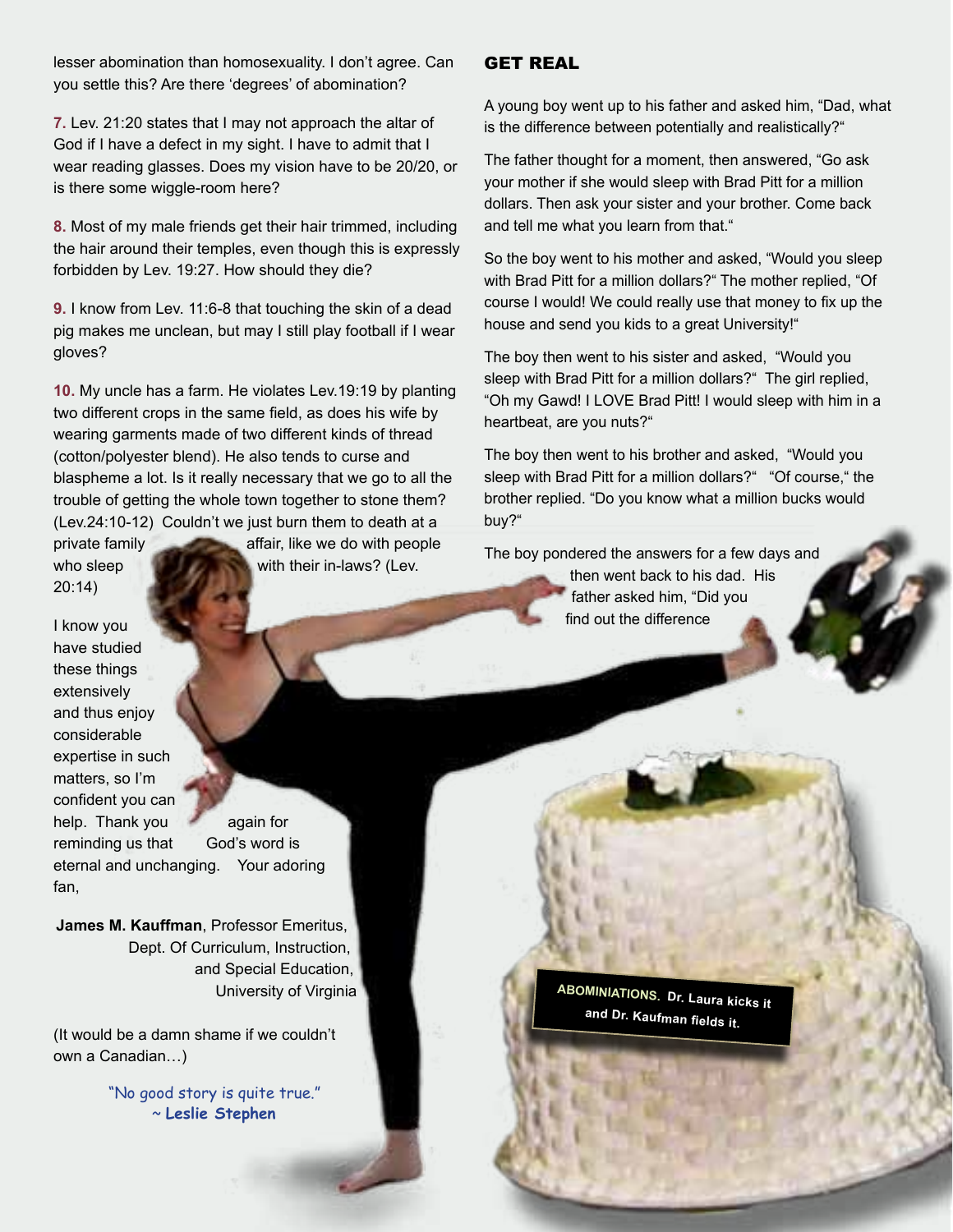between 'potentially' and 'realistically'?"

The boy replied, "Yes, potentially, you and I are sitting on three million dollars. But realistically, we're just living with two hookers and a queer."

> "Lettin' the cat outta the bag is a whole lot easier'n' puttin' it back." ~ **Will Rogers**

#### MAN/WO: MAN/SAME/THING

A 25-year study by psychiatrist Nanette Gatrell has shown that kids raised by lesbian couples had more self-esteem and confidence than those from straight families. They also did better in schools and were less likely to be unruly or get into trouble.

This also undermines the arguments of blowhards like talk show host Michael "the bear" Medved, who asserts endlessly that marriage must be defined as between a man and a woman to ensure the proper rearing of children in our society.

And then, this appropriate headline from Planeteer **Scott W. Langill**:

## **WOMAN IN SUMO WRESTLER SUIT ASSAULTED EX-GIRLFRIEND IN GAY BAR AFTER SHE WAVED AT A MAN DRESSED AS A SNICKERS BAR**

## "A man's errors are the portals of discovery." ~ **James Joyce**

## OH MY GOD!

*In Orbit number 7, I ran a variation on this joke:* 

Once I saw this guy on a bridge about to jump. I said, "Don't do it!" He said, "Nobody loves me." I said, "God loves you. Do you believe in God?" He said, "Yes." I said, "Are you a Christian or a Jew?" He said, "A Christian." I said, "Me, too! Protestant or Catholic?" He said, "Protestant." I said, "Me, too! What franchise?" He said, "Baptist." I said, "Me, too! Northern Baptist or Southern Baptist?" He said, "Northern Baptist." I said, "Me, too! Northern Conservative Baptist or Northern Liberal Baptist?"

He said, "Northern Conservative Baptist." I said, "Me, too! Northern Conservative Baptist Great Lakes Region, or Northern Conservative Baptist Eastern Region?" He said, "Northern Conservative Baptist Great Lakes Region." I said, "Me, too!"

Northern Conservative Baptist Great Lakes Region Council of 1879, or Northern Conservative Baptist Great Lakes Region

Council of 1912?" He said, "Northern Conservative Baptist Great Lakes Region Council of 1912."

I said, "Die, heretic!" And I pushed him over.

Well, Planeteer **Sandee Beyerle** informs us that it was actually written by comic Emo Phillips, who said back in 2005:

"This morning I received thrilling news: a joke I wrote more than 20 years ago has been voted the funniest religious joke of all time! [But] the website that conducted the poll, **[SHIP OF](http://www.ship-of-fools.com/)  [FOOLS](http://www.ship-of-fools.com/)**, did not attribute me as the author. Arghhhhh! (NOTE: Happens to me, too.)

"Sure, it has been quite a while since I performed it. And true, I'm not on TV all the time like some comedians I could name if I watched TV all the time. But come on, guys! The slightest Google search! But back in the day ... ah, my friends!

"That joke and I astounded the world! Everywhere I played, in the largest of British theatres, the audiences clamored for it! I told it not once but twice, on British television. A few years ago it was voted by my peers as one of the top 75 jokes of all time. It has been anthologized in several joke books, most recently in Italian; the translator gave me a copy a few weeks ago after one of my shows. He pointed the joke out, without telling me which it was ... but I immediately recognized my old friend by the word "ponte."

"Second, I learned why Ship of Fools was running the poll ... to shed light on the possible effect if the British government goes ahead with its intention to outlaw "offensive" religious jokes. Such a law would be a bad idea, for the simple reason that jokes are how we humans avoid violence. Jokes are our safetyrelease mechanism. Sure they can sometimes be offensive. So can burps. But if you ban them even worse results happen. And believe me, if someone tells a joke that truly offends, he or she will be punished for it. That's one area for sure where the government can take it easy and relax."

#### **[FULL ARTICLE](http://www.guardian.co.uk/stage/2005/sep/29/comedy.religion)**

 "The foolish man seeks happiness in the distance; the wise man grows it under his feet." ~ Author **James Oppenheim**

### TICKET, PLEASE

Three Greeks and three Turks are travelling by train to a conference. At the station, the Turks each buy tickets and watch as the three Greeks buy only a single ticket. "How are three people going to travel on only one ticket?" asks one of the Turks. "Watch and you'll see," answers a Greek. They all board the train. The Turks take their respective seats but all three Greeks cram into a restroom and close the door behind them.